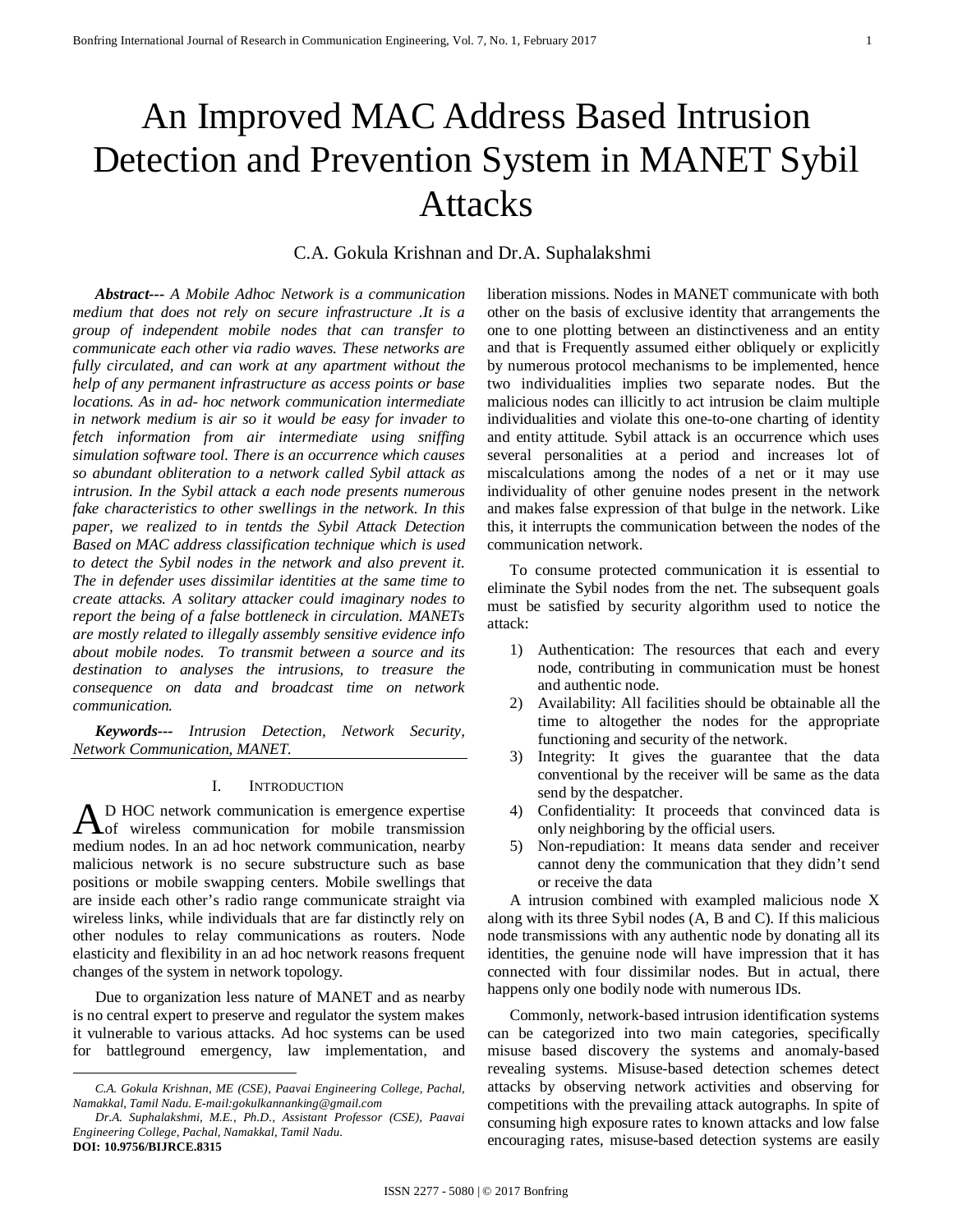evaded by any new attacks and even variants of the existing attacks. Furthermore, it is a complicated and labor intensive task to keep signature database updated because signature generation is a manual process and heavily contains network security expertise. Investigation community, consequently, started to explore away to achieve novelty-tolerant detection arrangements and developed a more progressive concept, namely abnomaly based detection. Outstanding to the principle of attack detection, which observers and flags any network happenings presenting substantial deviation from legitimate traffic profiles as suspicious objects, anomaly-based detection techniques show more auspicious in detecting zeroday interruptions that exploit previous unidentified system vulnerabilities

Moreover, it is not inhibited by the expertise in system security, due to the circumstance that the profiles of genuine behaviors are developed founded on techniques, such as statistics mining machine learning and arithmetical reviews statics analysis. However, these projected systems usually suffer from high false optimistic rates because the relationships between features/attributes are essentially neglected or the methods do not achieve to fully adventure these correlations. Current studies have focused on feature connection analysis.

## II. RELATED WORK

A Novel Mechanism for Detection of Sybil Attack in MANETs [1], Mobile adhoc networks provide communication between wireless nodes in the absence of fixed infrastructure[1]. MANETs unlike wired networks because of lack of central authority and mobile nature are more vulnerable to attacks. Sybil attack is the type of attack in mobile adhoc networks in which attacker intrudes in the network and acts with multiple identities to disrupt the normal and trustworthy communication between nodes[2]. In this Novel mechanism is proposed that ensures the detection of both Simultaneous Sybil attack and Join and Leave Sybil attack in the network.

Secure Verification Protocol to Detect Sybil Attacks in MANETs[2]recommend an end-to-end secure communiqué arrangement communication structure for W2T in WSNs in which we shadow an unequal approach for secure verification and key organization using to prevent IDS. In this scheme, a boundless communicating part of the work for packet identification and access regulator is removed to a entry between a WSN and the Internet to decrease the load and energy ingesting in the device nodes[3]avoiding Sybil attack and malicious rapidly and in suitable to irresponsible nodes (malicious node). They presentation a novel and secure verification of nodes as rapidly as they originates in to the network (checks the identity of a new node) and then inspection the RSS value of node uninterruptedly and accurately perceiving the sybil identity in the network.

Mobile Based Sybil Attack in IDS detection using mobile ID on the Mobile ADHOC Network. Mobility is often a problem for providing security services in ad hoc networks. Mobility can be used to increase security [4]y. A benefit of such a network is that no fixed infrastructure is compulsory. In the Sybil attack a solitary node contributions multiple fake individualities to other nodes in the network. Sybil attacks pose a countless hazard problems to distributed systems like peer-to-peer systems and topographical routing protocols. In the technique, use unreceptive ad hoc individuality method and key delivery. The sybil attack in sensor networks: analysis &defenses[5] Detection can be complete by a single node, or that numerous confidential nodes can join to recover the accuracy of exposure. In Sybil attacks position a great danger to decentralized schemes like peer-to-peer systems communication and geographic routing protocols.

Proposed Lightweight Sybil Attack Detection Technique in MANET [6].A established of mobile nodes which can intersect straight with additional nodes inside its broadcast range and use multihop directing for nodes external its transmission range is called Mobile Ad hoc Network (MANET). The substructure less nature (bandwidth, memory and battery power) of MANET makes it vulnerable to numerous attacks. Due to the multifaceted nature of MANETs and its reserve constraint nodes, there has always been a need to develop lightweight security solutions. The MANETs communication that require a exclusive discrete and strongminded independence per node in teaching for their safety measures to be workable with affordable links in nodes, Projected the communication Insubstantial Sybil Attack Detection Technique in MANET be described as IDS.[7]Sybil attacks generate a serious danger to such networks.

A Sybil attacker can whichever create more than one individuality on a single physical scheme in order to launch a harmonized attack on the network or can adjustment identities in order to deteriorate the discovery process, thereby indorsing lack of responsibility in the net. It is strongly wanted to detect Sybil attacks and eliminate them from the network. This determined a lightweight scheme to notice the new individualities of Sybil attackers deprived of using central trusted third party or any supplementary hardware, such as indicator antennae or a topographical identification system.

Mobile Ad-Hoc network (MANET) is a temporary infrastructure less network [9]. This network is shaped by merging some customary of wireless mobile hosts. The swarm is called as a node which enthusiastically founds their own network. In MANET all the nodes activates in accommodating fashion. Due to their convinced inherently susceptible characteristics, there are numerous potentials of the attacks in MANET. Every time interruption prevention portion not certain to identified work. Mobile-id Based Sybil Attack discovery on the Mobile ADHOC Network[11] screen is successful on in the system and appearance for intrusion using Intrusion Detection System (IDS).

In this IDS construction multilayer requirement based discovery engine is used. This screens the transport, system and data link level of the protocol stack. It arbitrarily traverses a system and discovery outs that on which node which attack is revealed the mitigation occurred**.**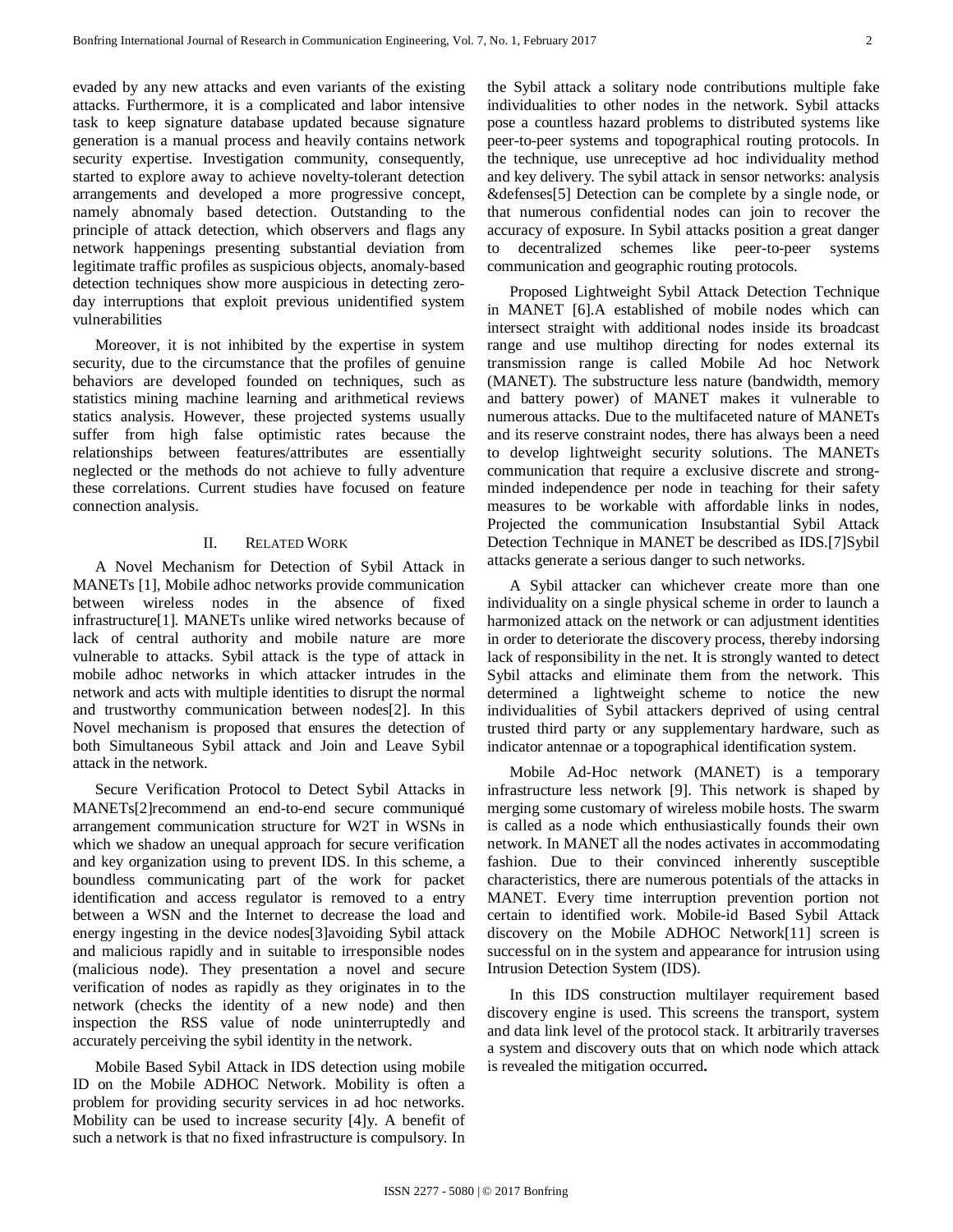## III. PROPOSED MAC ADDRESS BASED IDS IN SYBIL **ATTACKS**

In Proposed System is for detection the mitigation and prevention of Sybil attack, any node can surprise the discovery for Sybil node. In our circumstance despatcher node starts recognition for Sybil node previously it sends the packets which its covers to the receiver node. Firstly sender node transmission a appeal packet which in reappearance needs a reply communication which comprehend to find logical (IP) address and identified physical address (MAC).Despatcher nodes preserve a table for that and payments if a node with similar physical address answer with different rational address then the node with dissimilar logical identity is professed as a Sybil node and the despatcher node selects another path for distribution packets to destination.

A Mobile ad hoc network is composed of mobile, wireless devices, referred to as nodes that communicate only over a shared broadcast channel. An advantage of such a network is that no fixed infrastructure is required: a network for routing data can be formed from whatever nodes are available. Nodes forward messages for each other to provide connectivity to nodes outside direct broadcast range. Ad hoc routing protocols are used to find a path end-to-end through the cooperative network**.** In the Sybil attack the communication possess to represents a single node offerings manifold fake characteristics to other bumps that covers in the network. Sybil attacks pose a great threat to decentralized systems like peer-to-peer networks and geographic routing protocols. In our proposed method, we have using passive ad hoc identity method and key distribution. The efficient parameters are to

#### *System Architecture*



#### *A. Contextual Security Threads*

The security threats can usually as content based with security and appropriate intent security. For the reviews of content security hazard, the adversary efforts to detect the satisfied of the packets sent in the network to study the detected data and the characteristics and positions of the source nodes. This safety threat can be contradicted by encoding the packets' insides and using aliases instead of the real identities. For the background security threat, the challenger eavesdrops on the system transmissions and uses traffic examination techniques to presume sensitive info, including whether, the mitigation occurs and where the data are composed. Actually, the performance of packet broadcast itself discloses material uniform if the packets are powerfully encrypted and the challenger could not understand them.

#### *B. Synchronization of Complexity in Overlay Position*

Manet networks most often have a much more complicated topology than the simple examples and not all Adhoc mitigation nodes that can communicate with medium of IDS nodes with each other directly. Thus, multi-hop management which the communication nodes which communication which its is required, which adds a supplementary coating of difficulty. Clearly, this might be evaded by using an intersection network which delivers virtual to synchronize, single-hop communication from every adhoc node to a single master node.



Figure 1: Architecture Diagram for Proposed System

#### *Algorithm*

Each node in the network is assigned with the universally unique identifier (UUID) during the registration process of the network. Admin stores each node UUID. Universally unique identifier UUIDs version 4 is used because of its randomness. The total size of ID is 128 bits; out of it 122 were random bits and remaining 4 for version and 2 for reserved bits.

Step1: Every node request for its neighboring nodes UUID.

Step 2: Then each node checks with its INFO\_TABLE which contains neighboring nodes UUID. If neighboring nodes UUID mismatches, then it informs to the admin.

Step 3: If every UUID where unique, then a source node request for a destination node from the admin.

Step 4: After getting destination node source node will encryption the data and transmit to the destination. Finally destination node decrypts the data.

Use these algorithm at procedures to transfer the data in foundation to destination deprived of any injury or loss as well as every node to have the neighbor's node discourse. Be subject to intrusion on the address the data will be communicated in to correct endpoint. If they have any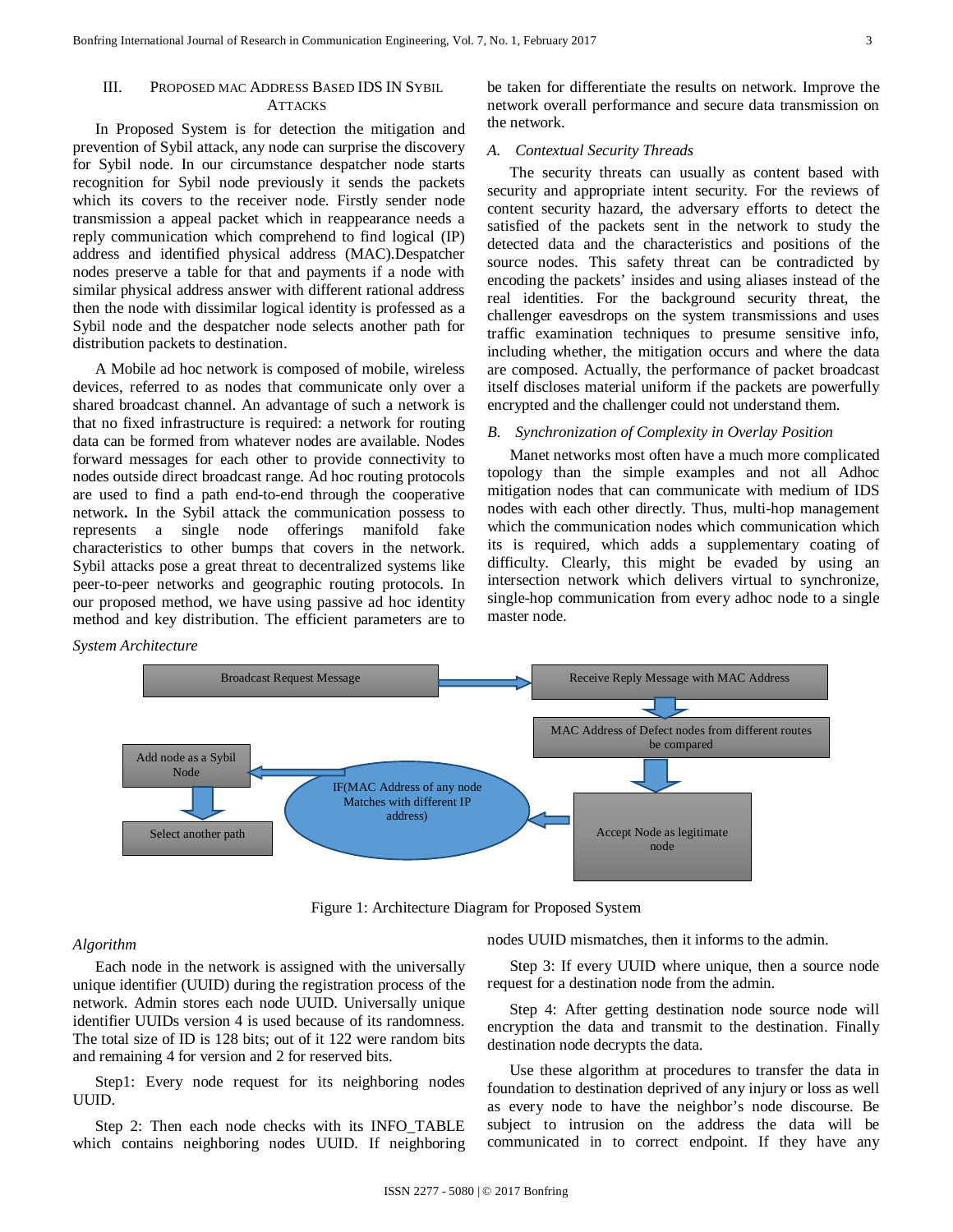package loss are some crash on network immediately to notify the server to halt the data and upholding source node information and heading information of message. It payments the users using persons details whether they are assailants or normal user. Hacker's material has not been transported to destination. Destination has not been reception any attacker information. In our projected method to use protected and avoid the attacking system on the network to protect the communication under intruders.

### *C. Timing Issue*

A network communication broadcast procedure is called static node IDS recover in the forward/non-forward status of each node is determined on the static view only; otherwise, it is dynamic. The static broadcast protocol is a special case of the dynamic one. The difference is that the forward node set derived from static views can be used in any broadcasting while the one derived from dynamic views is normally used in a specific broadcasting.

#### *D. Routing Prevention Schemas Representation*

Routing-based schemes try to preserve source nodes' location security by sending packets through different routes instead of one route, to make it infeasible for adversaries to trace back packets from the Sink to the source node because they cannot receive a unremitting movement of packets. However, if the challenger's overhearing variety is larger than the communicate nodes' broadcast range, the probability of capturing a big ratio of the packages sent from a source node significant that meaningfully intensifications of malicious. It is exposed that if the adversary's eavesdropping range is three epochs the relay nodes transmission range, the probability of locating pandas is as high as 0.97. Moreover, if pandas stay for some time in one location, the adversary may capture enough number of packets to locate the pandas even if the packets are sent through different routes.

#### *E. Energy Consumption on Network*

The MAC Addressed protocol must preserve the resources of every node in the network. A single node failure in relay networks is usually unimportant if it does not lead to a loss of sensing and communication coverage; ad-hoc networks, instead, are oriented towards personal communication and the loss of connectivity to any node is significant. In the routing protocol design of mobile nodes, many issues need to be considered in order to offer many important properties such as scalability, QoS support, security, low power consumption and so on.

### IV. RESULT AND DISCUSSION

In our proposed scheme for the computation of the MAC Based IDS method computes process in network parameters about the number of users registered to communicate in this group and simply selects a source and destination from set communication to detect the intrusions. The overhead produced by this calculation gives optimized result and complexity is less compare to other methods.

The proposed intrusion detection system for mobile adhoc network has been implemented and tested for its efficiency. The approach has been implemented in

Intrusion Detection Frequency 96 100 of Intrusion detection. Frequency of Intrusion detection.  $9<sub>0</sub>$  $80$ 67 70 56 60 50 34  $\overline{40}$ 24  $30$ Frequency 16  $20$ 10  $\Omega$ 100 No of malicious packets ■ Host Based ■ NDDS ■ packet marking IP trace back Ddos Proposed

Graph 1: Shows the Frequency of Detection of Malicious Packet

The graph1 shows the result of the proposed system in finding malicious packet and if there are 100 packets which are malicious arrived on time, then the graph shows the frequency of detection of malicious packet. It is very clear that the proposed system identifies the more malicious packet compare to other host based and activity pattern based intrusion detection systems.



Graph 2: Shows the Time Complexity of the Proposed System